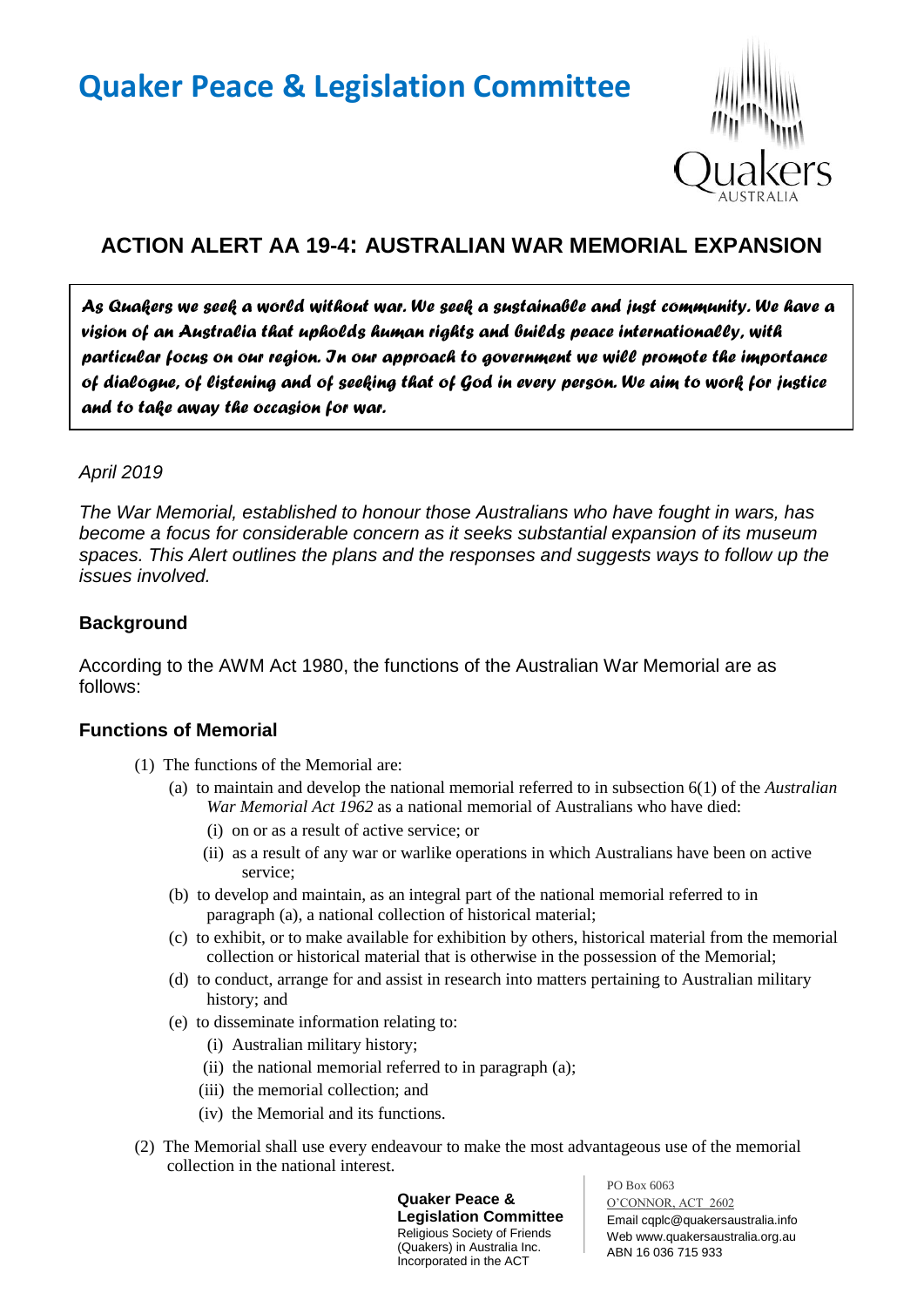Over the years there has been significant development of the building at the end of Anzac Parade, Canberra. It is one of the most visited places in Canberra. In addition, there is a large amount of storage space at a building in the suburb of Mitchell.

# **Plans for Expansion**

The government has announced plans to provide funding of \$498m for extensions/renovations to the building, including demolition of Anzac Hall which is one of the more recent additions. This follows large sums spent on the Anzac Centenary and the Monash Centre in France. According to a report in *The Canberra Times* (23 March 2019), a war memorial spokesman said it consulted the public about the redevelopment and engaged with architects opposed to the planned demolition of Anzac Hall.

"A decision had been made by the Australian government to support the project, as the ov erwhelming majority of Australians do, and it will proceed as planned. The memorial's mission includes leading the development of understanding of Australia's wartime experience….The expansion would enhance the memorial and open more of the original building and collection to visitors".

The 2019-20 Budget proposes about 15 additional staff to work on expansion plans, while staff numbers of the Museum of Australian Democracy (located in Old Parliament House) have been cut. The Labor Party has supported the plans. The Greens have opposed them and sought to spread the funds across all Canberra cultural institutions.

# **Open Letter against the Plans**

More than 80 distinguished Australians (including historians, architects, artists, doctors, public servants, academics, lawyers, journalists, diplomats) have signed a letter opposing the plans and making the following points:

- The Memorial has been treated most generously by successive government and suffered less from the 'efficiency dividend' that has damaged other national institutions.
- The Director, Brendan Nelson, says the Memorial tells 'our story', but Australia has many stories, and excessive veneration of the Anzac story denies the richness of our history.
- Recent conflicts should be represented in proportion to their significance, and responsibility for veterans' welfare belongs with the Defence and Veterans' Affairs agencies.

Others have joined the public debate about this by pointing out that:

- The proposed funding well exceeds anything for other national institutions in Canberra. The storage building in Mitchell provides ample space for housing large equipment items and offers easy access to the public as needed.
- Australia's national memory is being increasingly militarised. Adding further weaponry to the museum would show how wars have been fought but not why.
- Such an emphasis on war-making and weapons is not suited in a place of reflection which ho0nours the memory of those who have died in war.
- The planned direct internet feed on current Defence Department activities is totally inappropriate in a war memorial.
- There should be a focus on remembering those who defended their land in the Frontier Wars.
- Priority should be given to other funding such as overseas aid and meeting veterans' needs.
- Demolition of Anzac Hall after only 17 years is 'architectural vandalism', given that the Hall's design won a major award for public architecture.